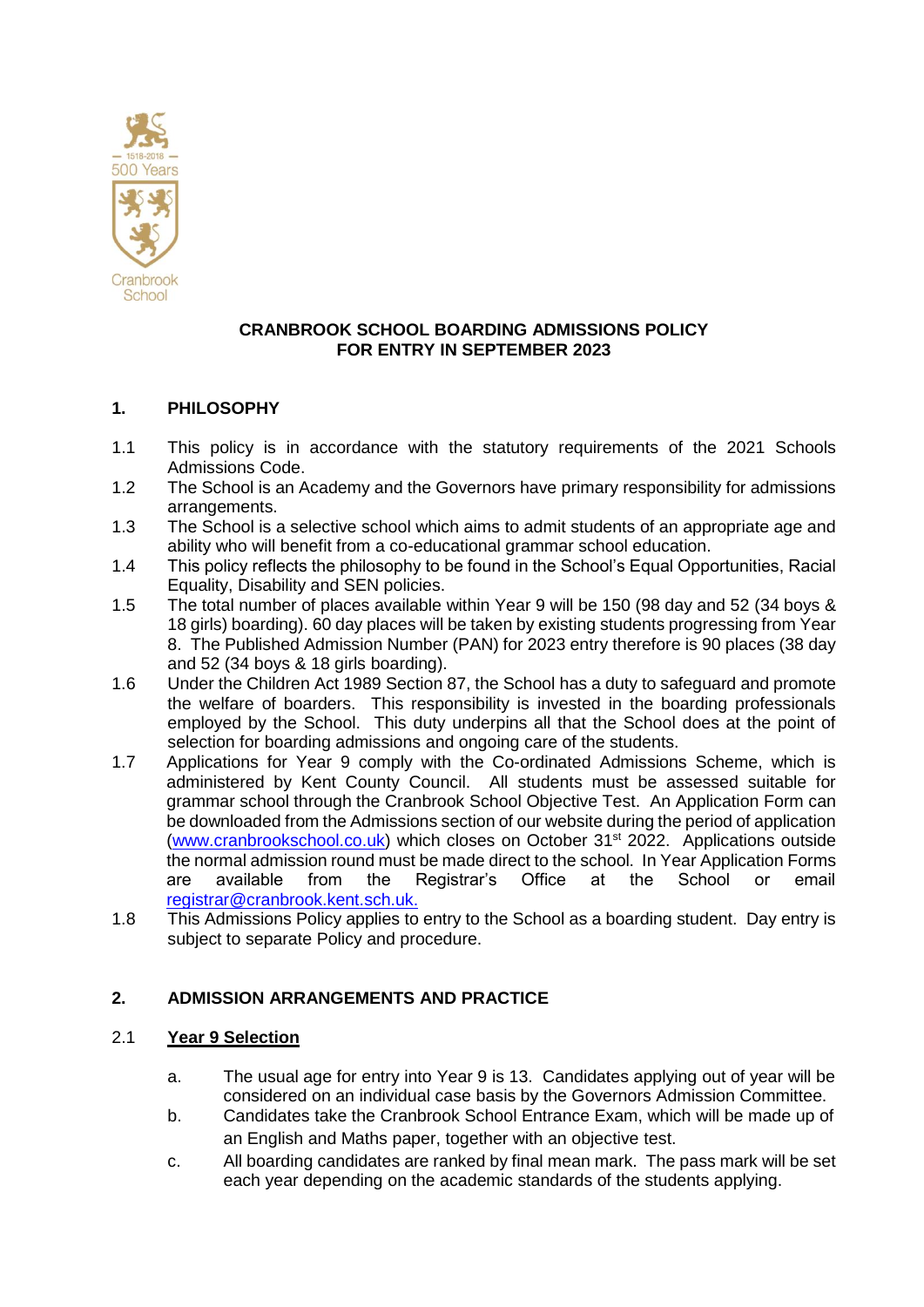d. Candidates' suitability for boarding is assessed by interview. The interviewer(s) will only consider whether the child presents a serious health and safety hazard to other boarders or whether they would be able to cope with and benefit from, a boarding environment. The type of questions asked are those used by all state boarding schools in assessing boarding suitability. No account is taken of the boarding interview in the assessment of a candidate's academic suitability.

## **Oversubscription**

Before the application of oversubscription criteria, children with a statement of special educational needs (Educational Health and Care Plan), which names the school and have passed the Cranbrook Entrance Exam for entry into Year 9, will be admitted. As a result of this the published admissions number will be reduced accordingly. All candidates assessed as academically suitable for the school and considered suitable for boarding will be ranked in the following priority order:

- a. Looked After Children and previously Looked After Children:
	- A looked after child is a child who is (a) in the care of a local authority, or (b) being provided with accommodation by a local authority in the exercise of their social services functions (see the definition in Section 22(1) of the Children Act 1989) at the time of making an application to a school. A previously looked after child means such children who were adopted (or subject to child arrangements orders or special guardianship orders) immediately following having been looked after and those children who appear to the admission authority to have been in state care outside of England and ceased to be in state care as a result of being adopted.A child is regarded as having been in state care outside of England if they were in the care of or were accommodated by a public authority, a religious organisation, or any other provider of care whose sole or main purpose is to benefit society.
- b. Children of members of the UK Armed Forces who qualify for Ministry of Defence financial assistance with the cost of boarding school fees.
- c. Those children entitled to the pupil premium. A child is eligible for Pupil Premium where they have been registered for free school meals (FSM) at any point in the last 6 years. This does not include children who have only been eligible to receive Universal Infant Free School Meals. Pupil Premium is also afforded to children in Local Authority Care or Previously Local Authority Care; however these children will be prioritised in the relevant criteria above. Parents wishing to apply under this priority must ensure they complete the Supplementary information Form on the Cranbrook School website and return it to the Registrar by October  $31<sup>st</sup>$  in the year of application. Parents must also complete an application form which can be found on the Cranbrook School website, otherwise their child cannot be considered for a place.
- d. Children who have satisfied the Governing Body that they have a significant degree of boarding need (see Section 2.5 below).
- e. Those candidates who have a sibling already at the School at the point of admission. Sibling means children who live as brother or sister in the same house, including natural brothers and sisters, adopted siblings, stepbrothers or sisters and foster brothers and sisters.
- f. For entry in Year 9, all other candidates will be ranked in order of mean score in the Cranbrook School Entrance Exam.

If two candidates cannot be separated then the names will be issued a number and drawn randomly to decide which child should be given a place. This process will be supervised by an independent person, in accordance with the Schools Admission Code.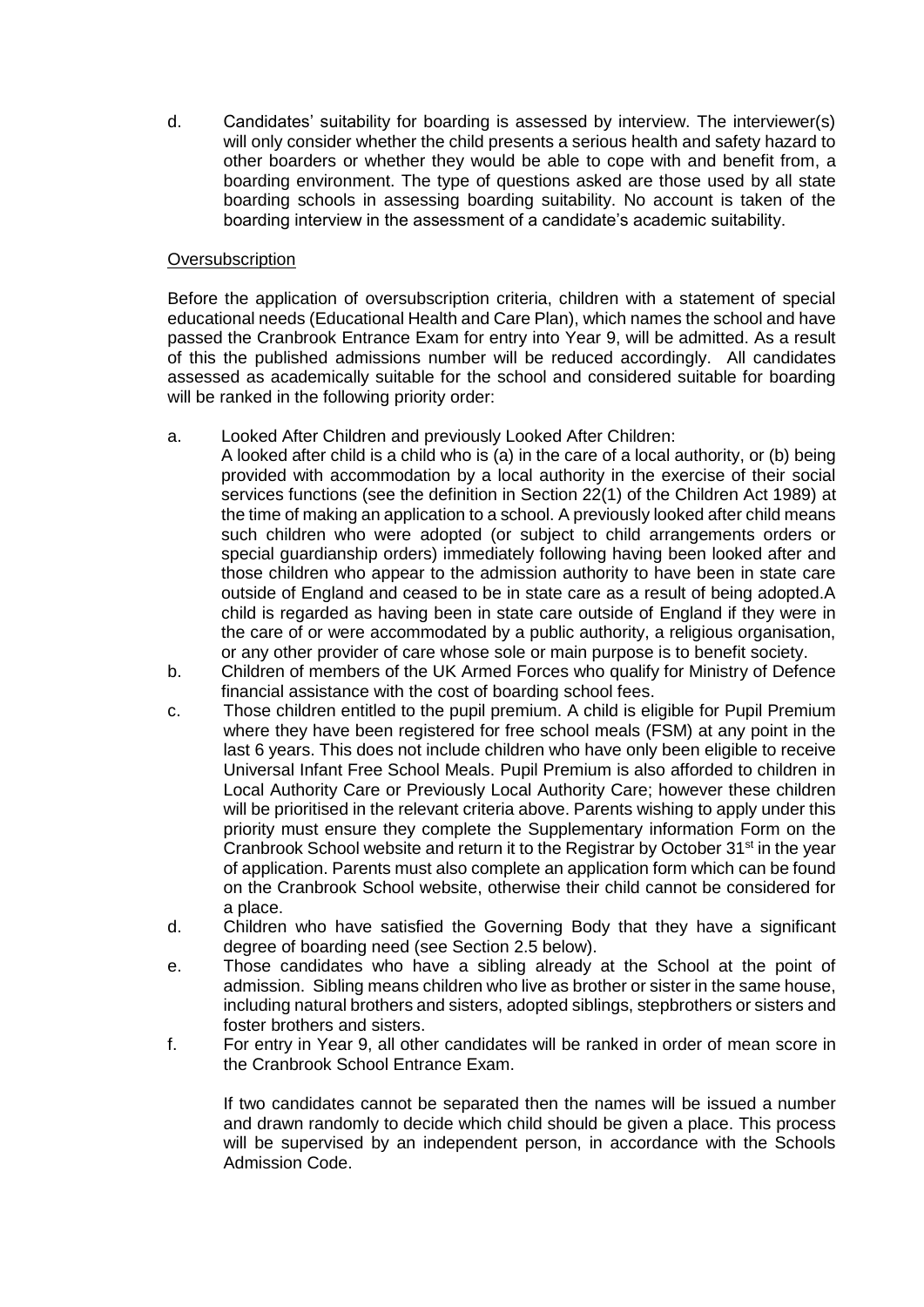#### Late Applications

a. Where an application for entry is received after the published closing date, the application will be accepted, but will be processed and considered after all those who applied within the published time scales. Late applicants will be expected to sit the Cranbrook School Entrance Exam, which will be made up of an English and Maths paper, together with an objective test.

## 2.3 **Sixth Form Selection**

## **Year 12**

Applications should be made via the Cranbrook Sixth Form Application Form found on the school's website during the period of application or via the learners' site https://www.kent.gov.uk/education-and-children/college-sixth-form-employment-andtraining. You need to click on "Search and Apply for courses" and then follow the instructions accordingly.

Priority will be given to existing pupils transferring from Year 11 who meet the entrance criteria.

The total number of places available within Year 12 will be 162 (110 day and 52 boarding). Existing Year 11 students are given priority. The Published Admission Number (PAN) for 2023 entry will be approximately 30 places (20 day and 10 boarding), dependent on the number of existing students transferring from Year 11. Therefore the school reserve the right to reduce or increase the PAN accordingly.

Applications will be considered on the following basis:

- a. Applications must be made by the  $16<sup>th</sup>$  December 2022 and must include the candidate's predicted grades at GCSE or equivalent;
- b. Candidates must study a minimum of 3 subjects in Year 12 as well as the Cranbrook Diploma;
- c. Those candidates who have studied 9 or fewer subjects at GCSE must achieve a minimum of 45 points at GCSE, or the equivalent for candidates overseas, Those candidates who have studied 10 or more subjects must achieve a minimum of 48 points, or the equivalent for candidates overseas:
	- Points will be on a 1-9 point scale, where Grade 1=1 and 2=2 etc.
	- At least a Grade 6 at GCSE in the subject chosen for A Level (or its nearest equivalent).
	- At least a Grade 8 at GCSE Maths to study Further Maths at A-level.
	- At least a Grade 4 in English and Maths at GCSE.
- d. Candidates will be prioritised in order of their predicted GCSE (or equivalent) total points score.
- e. Candidates applying outside of their chronological age group will be considered on an individual case basis by the Governors' Admissions Committee.
- f. Candidates' suitability for boarding is assessed by interview. The interviewer(s) will only consider whether the child presents a serious health and safety hazard to other boarders or whether they would be able to cope with and benefit from, a boarding environment. The type of questions asked are those used by all state boarding schools in assessing boarding suitability. No account is taken of the boarding interview in the assessment of a candidate's academic suitability.

Offers are made on the basis that the minimum predicted grades are achieved in the GCSE exams prior to entry.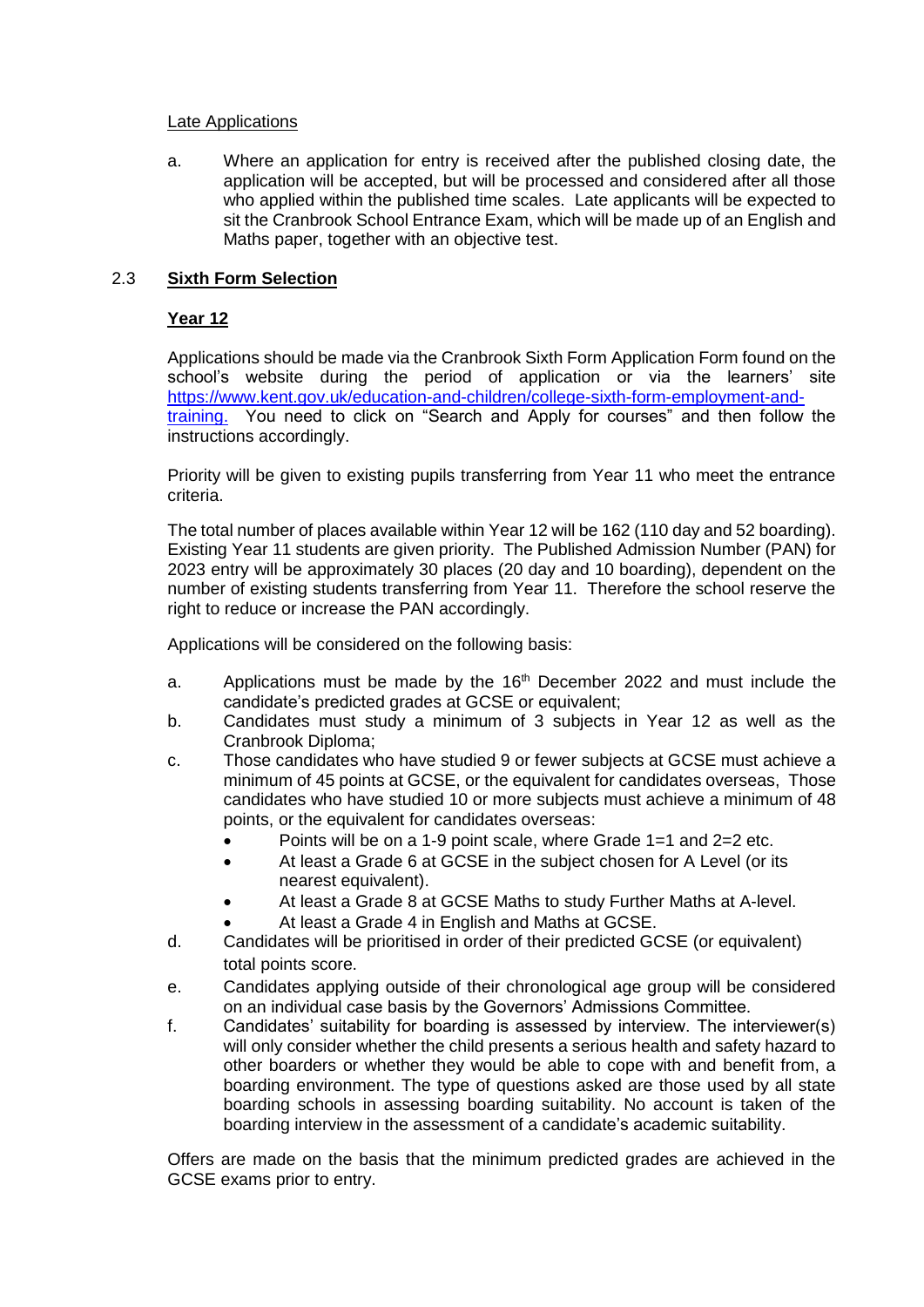Candidates will be asked to attend a learning discussion about the subject options they have chosen.

#### Late Applications

Where an application for entry to Year 12 is received after the published closing date, the application will be accepted, but will be processed and considered after all those who applied within the published time scales. Any applications made after results in August will be considered based on grades achieved and the availability of places.

#### **Oversubscription**

Before the application of oversubscription criteria, children with a statement of special educational (Educational Health and Care Plan) needs, which names the school, will be admitted. As a result of this the published admissions number will be reduced accordingly. All candidates assessed as suitable for the school and considered suitable for boarding will be ranked in the following priority order:

- a. Looked After Children and previously Looked After Children:
- A looked after child is a child who is (a) in the care of a local authority, or (b) being provided with accommodation by a local authority in the exercise of their social services functions (see the definition in Section 22(1) of the Children Act 1989) at the time of making an application to a school. A previously looked after child means such children who were adopted (or subject to child arrangements orders or special guardianship orders) immediately following having been looked after and those children who appear to the admission authority to have been in state care outside of England and ceased to be in state care as a result of being adopted.A child is regarded as having been in state care outside of England if they were in the care of or were accommodated by a public authority, a religious organisation, or any other provider of care whose sole or main purpose is to benefit society.
- b. Children of members of the UK Armed Forces who qualify for Ministry of Defence financial assistance with the cost of boarding school fees.
- c. Children who have satisfied the Governing Body that they have a significant degree of boarding need (see Section 2.4 below).
- d. For entry to Years 12 or 13, candidates will be prioritised by predicted GCSE results or their equivalent for candidates educated overseas.

If two candidates cannot be separated then the names will be issued a number and drawn randomly to decide which child should be given the place. This process will be supervised by an independent person, in accordance with the Schools Admission Code.

#### 2.4 **Casual Admissions**

It is rare for a vacancy to exist in Years 7-11, but if one exists then applications will be considered on the following basis: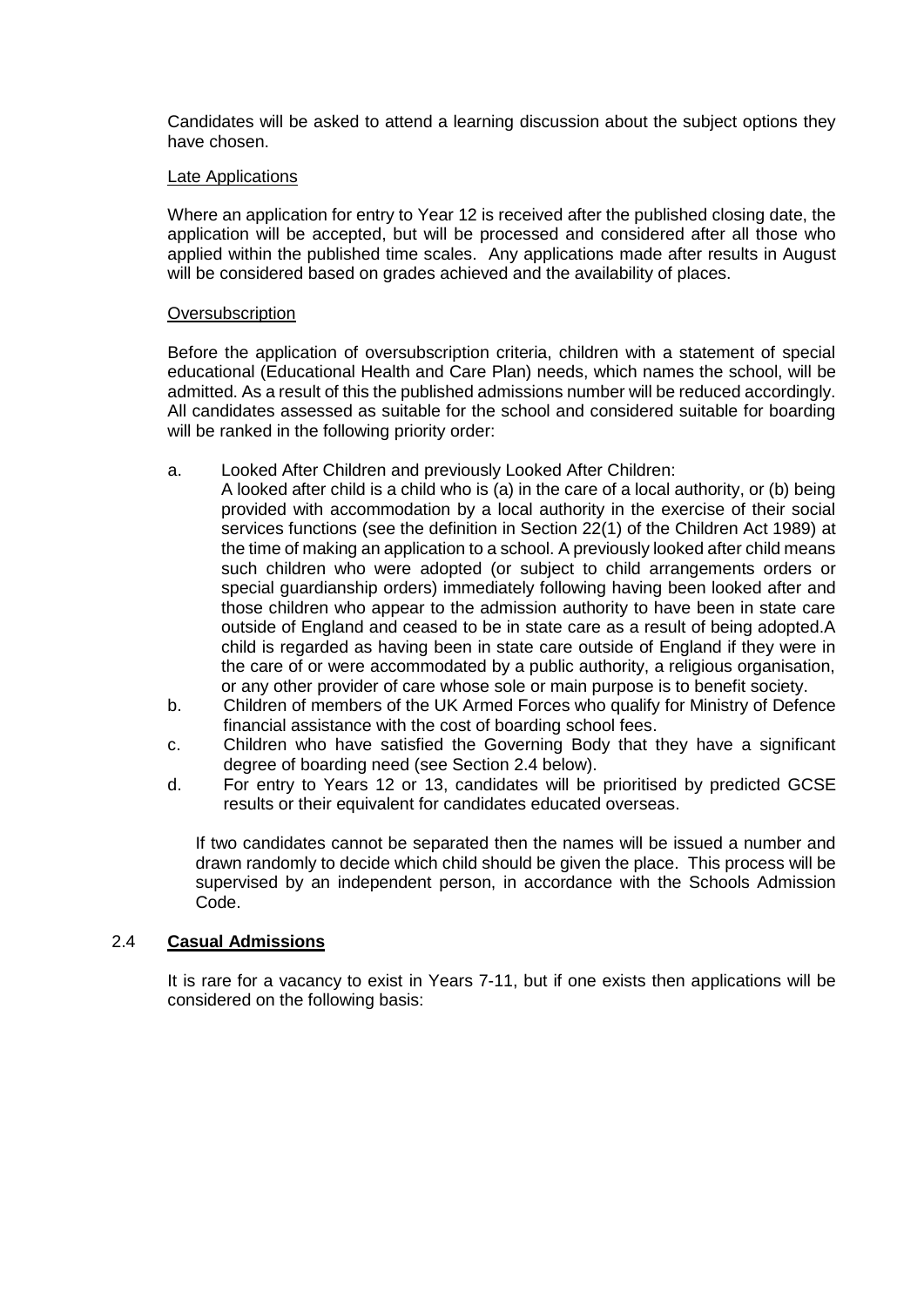- a. Candidates take an objective test, which will be made up of verbal, non verbal and quantitative reasoning tests.
- b. A candidate's suitability for boarding is assessed by interview. The interviewer(s) will only consider whether the child presents a serious health and safety hazard to other boarders or whether they would be able to cope with and benefit from a boarding environment. The type of questions asked are those used by all state boarding schools in assessing boarding suitability. Information from a candidate's previous school, their parents or carers or the LA that addresses their suitability may also be taken into account. No account is taken of the boarding interview in the assessment of a candidate's academic suitability. There will be discussions with academic staff for those seeking admission to Years 10 and 11 to assess suitability for entry to GCSE subjects part way through the course.
- c. Candidates applying out of year will be considered on an individual case basis by the Governors' Admission Committee.

## 2.5 **Boarding Need**

This category includes, but is not limited to, children of Crown Servants serving abroad; children at risk or with an unstable home environment; children whose parent/s spend much of the year abroad for work purposes; children whose parent/s is/are temporarily or permanently resident abroad; children who will be subject to a high degree of mobility over the next 5 years; children whose parents' work pattern compromises their effective care outside the normal day school hours.

Once an application is submitted that makes a case for boarding need the details are passed to the Governors' Admissions Committee for consideration. When reviewing each application the Committee considers all the submitted evidence on a case by case basis and will rank the boarding need of each applicant based on the strength of the case. Places are then offered to those ranked highest*.*

## **3. THE PRIORITY AREA**

- 3.1 The priority area is defined as follows:
	- a. The civil parishes of Cranbrook, Sissinghurst, Goudhurst, Staplehurst, Frittenden, Benenden, Sandhurst and Hawkhurst as defined by civil parish boundaries.
	- b. Any other property which is not within the civil parish boundaries as outlined above, but is within 8.5 kilometres (5.28 miles) of the school by straight line. The distance is measured between the child's permanent principal private residence to a similarly defined point within the school, measured in a straight line using the National Land and Property Gazetteer (NPLG) address point data. Distances are measured from a central point within the child's home to the defined point within the school, which is the Queens Hall Theatre, as specified by NPLG. The same address point on the school site is used for every application.
- 3.2 In cases of split families, the address where Child Benefit is claimed will be taken as the address from where the measurement is taken. In the case where it is proven that Child Benefit is not claimed, the address will be where the child lives for the majority of the school week.
- 3.3 The Governors do not accept business or commercial addresses as evidence of residence in the priority area nor do they accept any addresses which are not the permanent principal private residence of the parent with whom the candidate lives (see 3.2 above).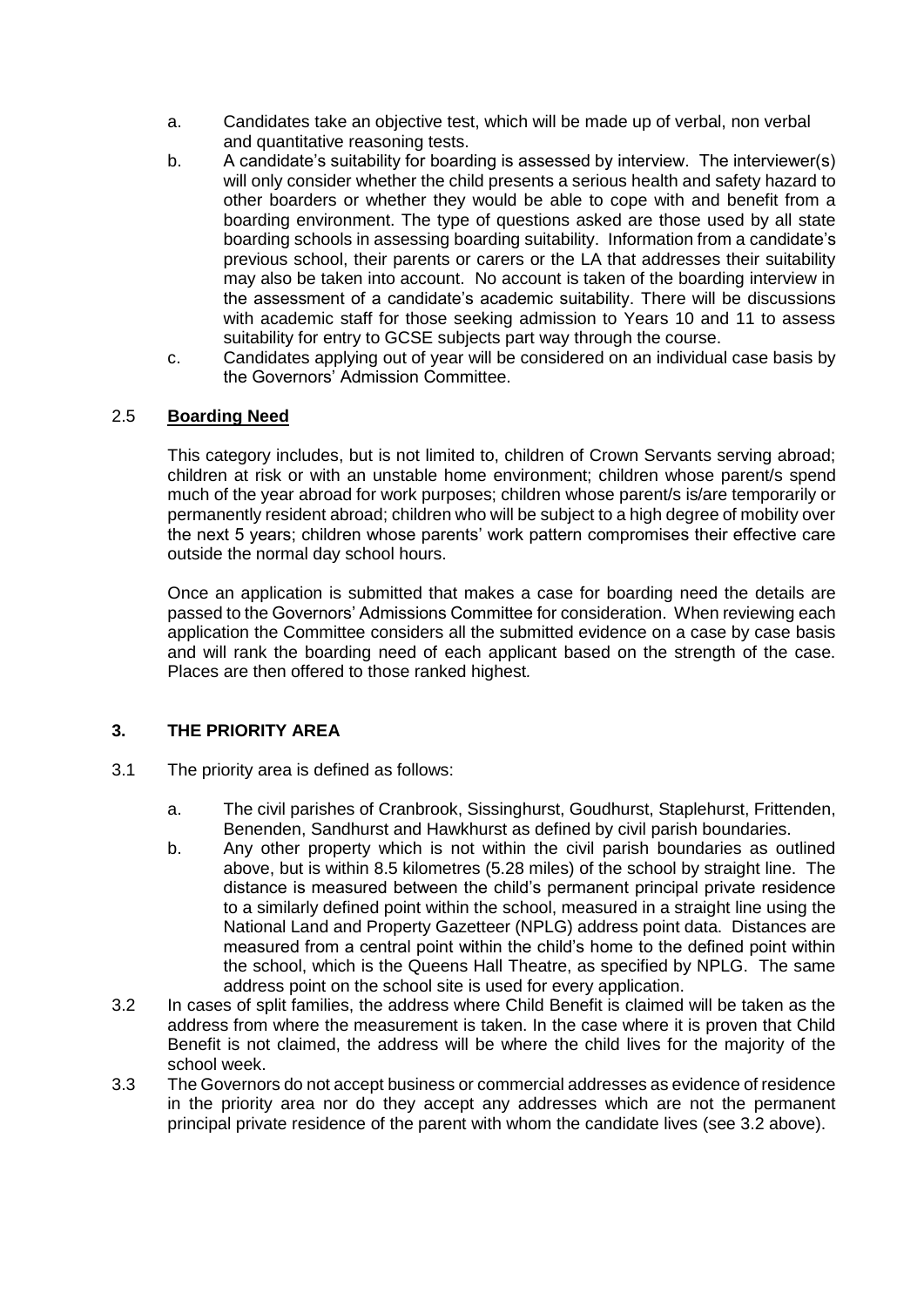- 3.4 The permanent principal private residence address on the day of the entrance exam will be the address taken for the purpose of qualifying those who are living within the priority area. If you are not living in the property at the time of application, you will need to provide appropriate documentation to demonstrate that you intend to do so. Where parents are asked to give proof of their residence in the priority area, the Governors will require:
	- a. sight of the signed and witnessed rental agreement or of the signed completion memorandum where a property has been purchased and
	- b. sight of originals of two different utilities bills dated within the last 3 months AND the Council Tax bill.

If this information is not provided within two weeks of the request, the Governors will be unable to assess whether the candidate lives within the priority area. This may impact on the candidate's priority for admission.

- 3.5 The Governors may check Electoral Rolls and reserve the right to make any other reasonable enquiries they deem necessary.
- 3.6 If a child is under guardianship, we will require to have sight of a Court Order. We will not accept an address of relatives unless there is a Guardianship Order awarded through the courts.
- 3.7 In cases of fraudulent or deliberately misleading applications, the Governors may withdraw the offer of a place under Section 4 below**.**

# **4. WITHDRAWAL OF A PLACE**

- 4.1 After a place has been offered the school reserves the right to withdraw the place in the following circumstances:
	- a. If an application is found to be fraudulent or deliberately misleading.
	- b. When a parent has failed to respond to an offer within four weeks from the date of an offer.
	- c. When a parent has failed to notify the school of important changes to the application information.
- 4.2 Parents should be aware that Governors will always investigate allegations regarding fraudulent or deliberately misleading applications (for example a false claim to the right to a UK state education).

## **5. TRANSFERS BETWEEN BOARDING AND DAY**

- 5.1 The school operates on the basis that it has in each year group 52 places in boarding (Years 9-11) and 98 day places (Years 9-11).
- 5.2 Transfer between boarding and day and vice-versa is not permitted, prior to the end of Year 11, unless for sound pastoral or financial reasons.
- 5.3 The permanent principal private residence must also be within the Priority Area.
- 5.4 Transfer is only possible if there is a place available in the relevant Year Group.
- 5.5 Transfer from boarding to day will not be agreed during the first year of a pupil joining the School.
- 5.6 For Years 9 to 11 a term's notice must be given for any application to transfer. Any application to transfer with less than a term's notice will require the parent to make payment of the next term's fees. For Years 12 and 13 any application to transfer with less than two term's notice will require the parent to make payment of the next two term's fees.